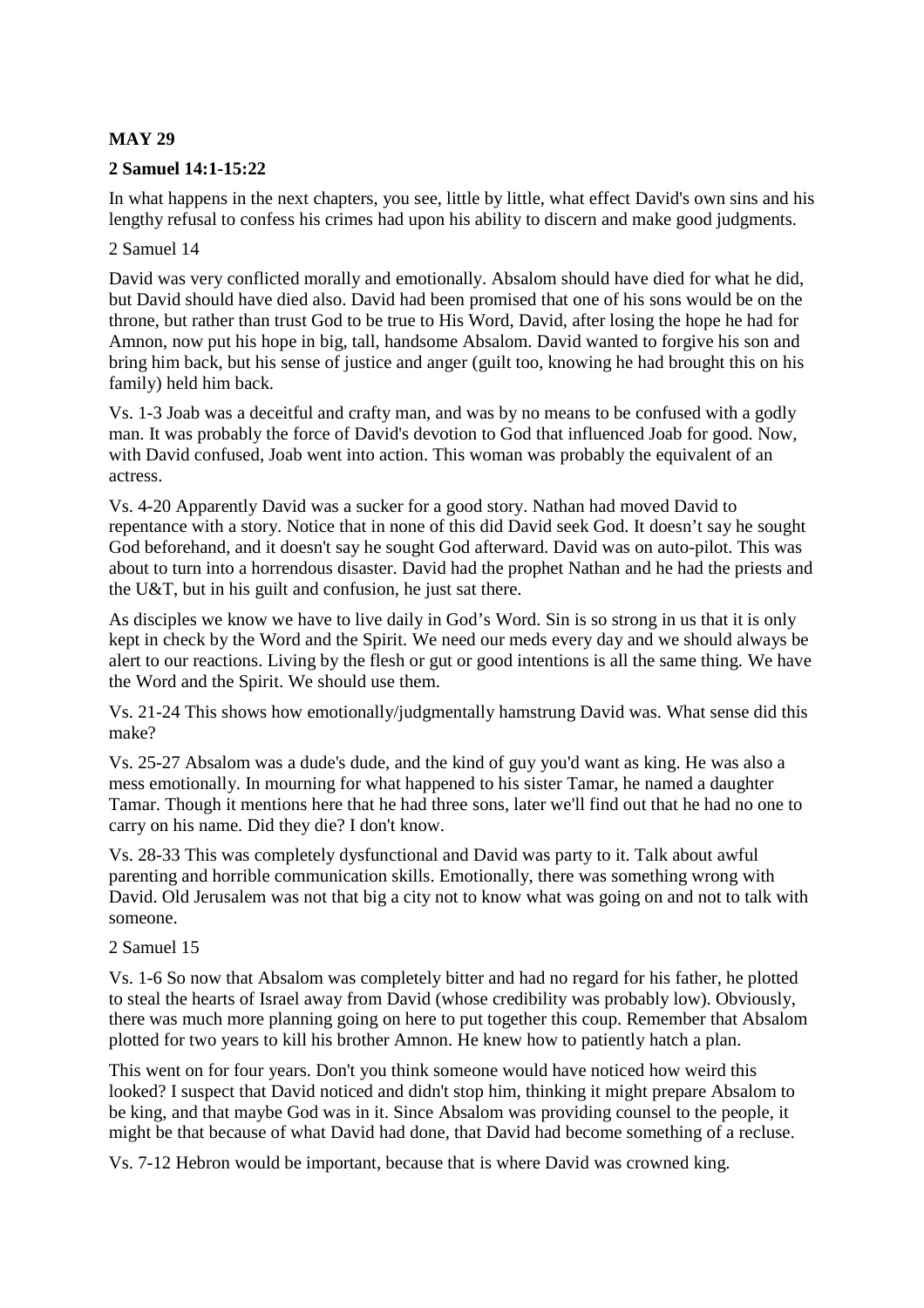V. 12 This is the last chance to figure out on your own who Ahithophel was. Tomorrow I'll tell you. Regardless of what you read about how bad and traitorous Ahithophel was, when you find out who he was, you will totally understand and want to cry and kick David.

Vs. 13-22 Since the people were won over to Absalom, David would be trapped in Jerusalem. His only chance was to run into the wilderness and fight.

V. 16 David shouldn't have left those 10 wives/concubines in Jerusalem, but how could he have known?

The men who had been with David when he ran from Saul were still loyal to him. The leader of these guys showed that despite his age and the discomfort, he would remain with David. I'm sure David's "mighty men" were with him. What is significant when you think of loyalty is that David had men who were still extremely loyal to him, but he might not have been that loyal to them. You'll see that tomorrow.

## **John 18:1-24**

Vs. 1-11 John doesn't mention that Jesus prayed in the garden after He and the disciples had crossed over to the Mount of Olives. John makes up for this by giving us a lot of other insider information.

V. 4 Jesus confronted the mob primarily to save the disciples. In v. 6 you can see that there was tension in the crowd. They must have expected Jesus to turn them into frogs or something.

Vs. 8-11 This shows Jesus trying to let His disciples escape. Peter tried to intervene, but Jesus told him to cool it.

Vs. 12-14 John is the only one who tells us that Jesus went to Annas first and then was sent to Caiaphas. Annas was the unofficial high priest while his son-in-law Caiaphas was the official high priest. Apparently Annas and Caiaphas lived close together in some priestly compound. What John shows us here is that Annas interviewed Jesus first, during which time Peter denied Jesus the first time. Then, after Caiaphas was dressed and had the Sanhedrin up and running, illegally, Jesus was sent, maybe across the courtyard to Caiaphas.

Vs. 15-24 That unknown disciple, again, was John, the writer of this Gospel. Apparently John had some family connections to the high priest (that's why he knew the name of the servant that Peter "Van Goghed") and was able to get Peter into the courtyard.

Vs. 19-24 Apparently Annas was also concerned about the disciples, that is, if this was some sort of secret society. Jesus told him that everything He taught had been taught publicly. It was a rebuke to the insistent unbelief of these men for Jesus not to answer the question, but to refer them back to what they already knew. This is the only time we see Jesus speaking to defend Himself. Oddly enough, almost the exact same thing happens to Paul years later.

#### **Psalm 119:97-112**

Keep looking at the words that are used for the Word, the alternating cries for help and then the refuge taken in the Word of God.

Vs. 97-104 David's love for God's law was because it gave him wisdom and he could see that. He didn't need to be taught in theology. All he needed was the Word flowing through him, and it gave him an insight that neither his *enemies* nor his *teachers* had.

V. 103 I thank the Lord for every moment like this.

Vs. 105-112 Notice that when David talks about the Word being a lamp unto his feet, he mentions his afflictions in vs. 107 and 109-110. When Jesus tells us in the Lord's Prayer to pray every day, He mentions to pray regarding temptation and the influence of the enemy. The Word is to lead us and especially lead us through adversity. It does this by filling us with trust in God